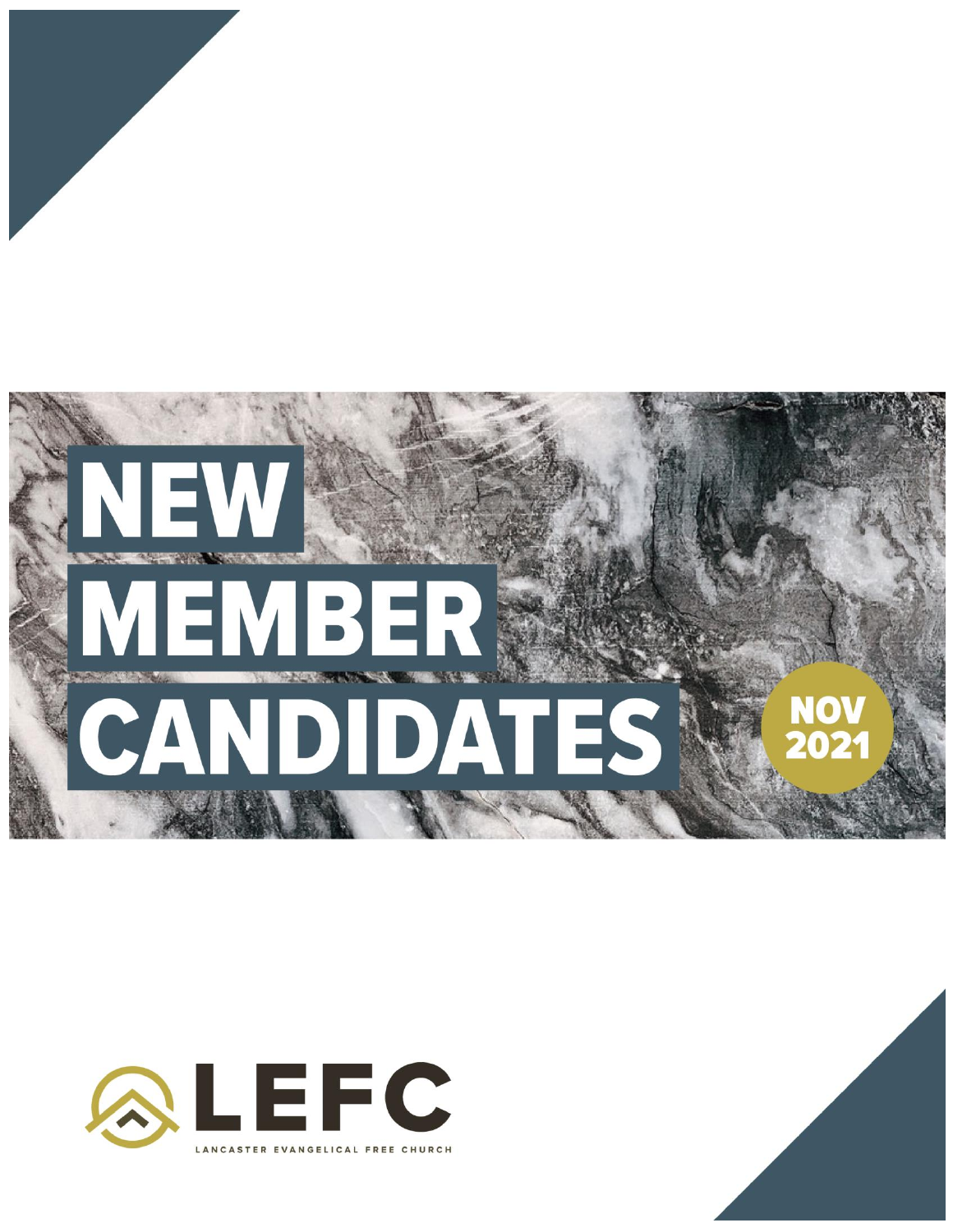# **NEW MEMBER CANDIDATES - NOVEMBER 2021**

**Chuck and Emily Archibald Ed and Stacev Hansen Sarah Matteson** 



#### **CHUCK ARCHIBALD**

I was blessed to grow up in a Christian home. Both sets of my Grandparents were saved and my parents raised me and my 2 brothers in the church.

I came to a saving knowledge of Christ at 5 years old at a vacation Bible School put on by a neighboring church. I was raised in a single church up until I was 18 when I headed to a college that was 8 hours away from home. With the absence of my parents direct influence I was challenged to make my faith my own during this time. This time is when I would say I started to really grow in my faith.

I met my wife Emily in college, and we have been married almost 19 years. In our marriage we have tried to make it a priority to get and stay involved in a local church. It is one my greatest joys to say that our 3 kids have

accepted Christ. The local church has played a crucial part in raising our children and offered a place to serve and be served within the fellowship of other believers. Throughout the years and in many different settings we can see God's direction in our lives and our marriage.

God has shown me that even in times I can't see his direct hand in some aspects of my life he is constantly working to make us more like Christ, and is in total control while working to protect us from ourselves.

In the summer of 2020 amid COVID, we felt God leading us from our church of 9 years to LEFC. I questioned this calling in our lives especially during a time of uncertainty. We felt confident in the strong biblical teaching at LEFC, but leaving the familiar was unsettling for your family. Once again God's hand in leading our lives as a family and in our personal relationship with Him is evident in the relationships we have made in our short time we have been at LEFC.

## **EMILY ARCHIBALD**

I am Emily Archibald. I have been married to Chuck for almost 19 years. Chuck and I met at Cedarville University, in Cedarville, Ohio. We have 3 children: Olivia (14), Susan (11) and Declan (7). Throughout our marriage, we have always been active members of local churches in the area. We were members at our previous church for 9 years. During the COVID shutdown, we really had a strong sense that God was redirecting our steps.

We started watching LEFC's services online and then when LEFC opened in June 2020, we started attending in person. On one of those Sundays that summer, Pastor Tony noticed we were new and introduced himself to us. A couple months later, we received an email from Pastor Tony asking if we would be interested in being part of a life group with him, his wife and another couple. We all met as a group for the first time in early October to discuss the details of our life group. We mentioned that we were very excited to "do life" with each other. A week later, I received devastating news that I had breast cancer. I texted our life group asking if they were ready to "do life" with us because life was about to get real. Immediately, Kristen replied that she had been on a similar cancer journey (which I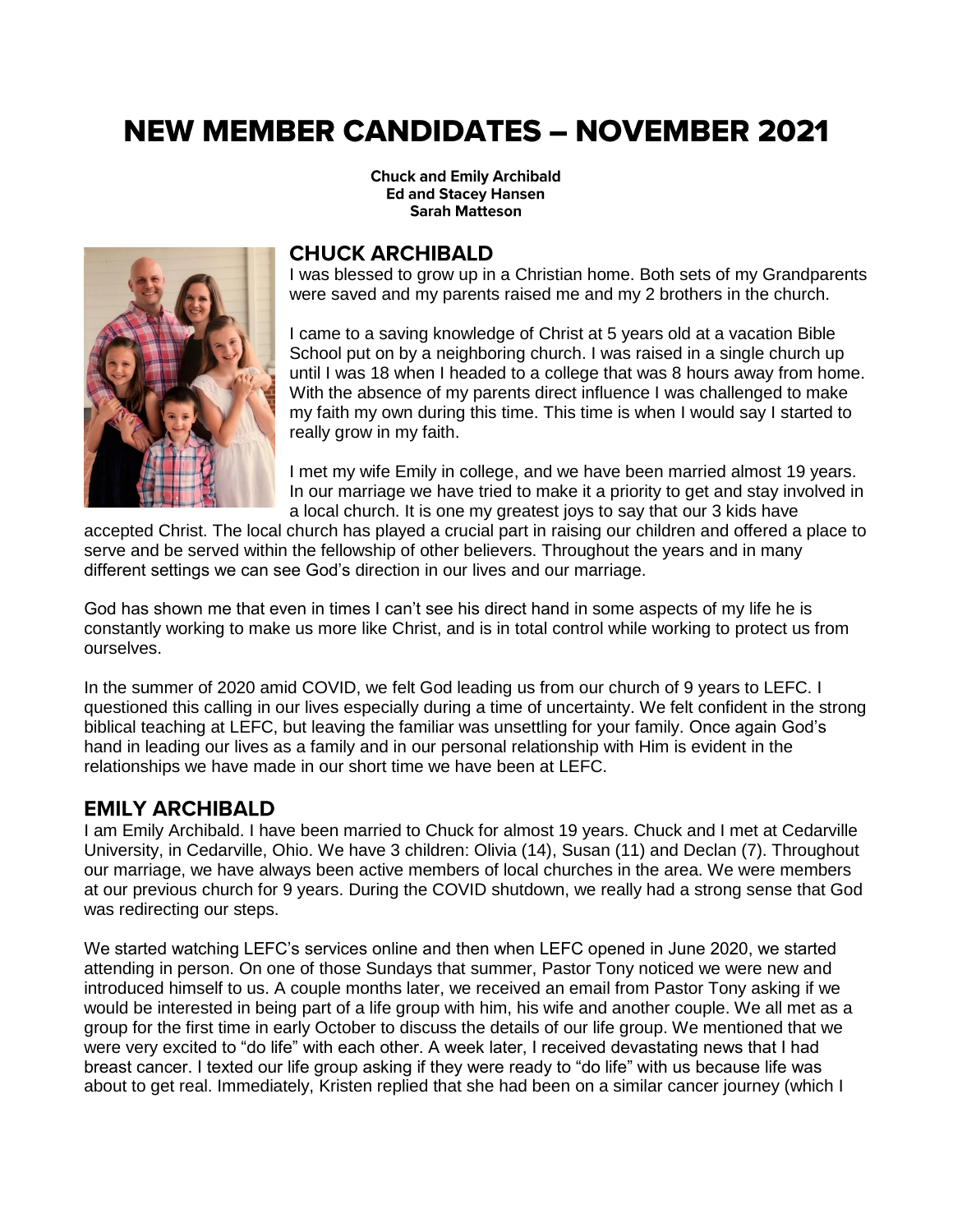did not know at the time). This was one of the many confirmations God provided as to why we sensed His leading us to LEFC—We desperately needed these new friends to walk a very dark journey with us.

We have been so blessed to be a part of LEFC for the past almost year and a half. We have appreciated the fellowship and teaching in our ABF and the solid preaching. Our life group has provided us with genuine friendship, fellowship, and incredible support during a difficult season. Our children have enjoyed being part of the youth group and children's ministry. We have been welcomed by so many within the church. We have made new friends and have been reacquainted with old friends. I have had the privilege of coming from a family of strong believers. My great-grandparents, grandparents, and parents all have walked faithfully with our Savior and been actively involved in the church. Honestly, I have never known a day where I did not know or love Jesus. At the age of 4, I distinctly remember asking my parents about receiving Jesus as my Savior. I remember fully understanding that I was a sinner and in need of a Savior. On a Sunday evening, my dad took me into the living room where we knelt at the couch and he led me in prayer to receive Jesus as my Savior. I have had seasons of growth and then seasons where I feel like I have taken a few steps backwards, but I have always desired to grow in my love and knowledge of the Lord. In college, my faith really became my own and I grew under the wonderful preaching in chapels and teaching in my Bible classes. I was baptized my senior year of college.

My cancer journey has been a growing season, where my faith has deepened. Although, it is still hard for me to say I am thankful for the journey, I can say that it is has changed me. God has strengthened and deepened my faith and dependence on Him. He graciously allowed me to physically see the hands and feet of Jesus through the love of others. He brought people into my life at just the right time to minister to me when I was in my darkest moments. I am thankful for the spiritual growth I have seen in my life as a result of the cancer journey. God is good, all the time.



## **ED HANSEN**

My name is Ed Hansen, and I was born and raised in Northern California in a liberal mainline church. My parents were public school educators and regular church attenders and volunteers. Growing up, church activities were a major part of life and I was always very involved in youth group and even served as a deacon and on a pastor nominating committee during my high school years, but something was missing. God began convicting me about the truth of His Word during that time, even though the church leaders took a more skeptical approach.

During my college years, God brought me to a defining moment when He brought me face to face with my sin. For the first time I understood personally my sin nature and God's sacrifice on the cross on my behalf. It was a very intense personal experience with God and the worst moment of my life melted away into the best. The key verse at that time was John 14:6 where Jesus says that He is the Way, the Truth and the Life. It has continued to grow in meaning over the years as I first focused on the Truth, and later the Way, and finally the Life.

From the time of my conversion I began to read and understand scripture clearly and found my way into a believing church. I married and started a family and had thirteen good years in a small local church in the area I grew up in. Later we relocated to Lancaster County, PA, to attend a local church that promised to be a better place to raise our children. After fourteen years there we concluded that many of those promises were empty and relocated to Harrisburg to help with a new church plant that God led us to. In 2016 my first wife started a very difficult cancer journey that ended with her passing in 2019.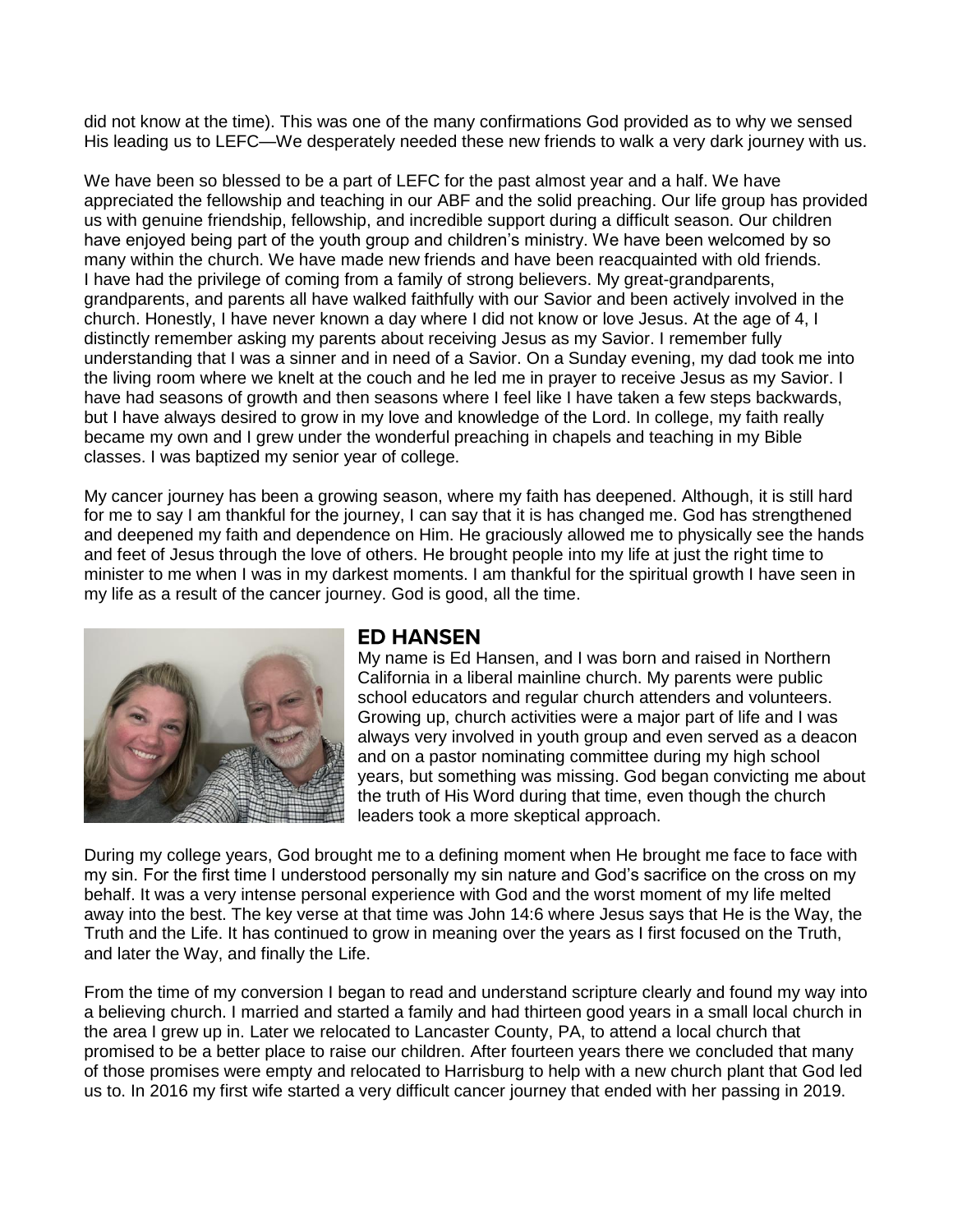Later that year I met Stacey and soon realized what a precious soul she is. Based on our mutual commitment to the Lord Jesus, we formed a friendship and eventually decided to get married. As we considered where God would have us serve together in His kingdom, LEFC was our first choice to try and soon we were convinced that this is where He would have us tie in. We appreciate the combination of strong convictions about the Word and kingdom of God and the humility of admitting we don't have it all figured out. I currently work in human resources for a company that does construction, transportation, and manufacturing.

# **STACEY HANSEN**

I was raised in a home that went to church for the first few years of my life. Honestly, I don't remember much of it other than at some point, something happened with the church when my dad got laid off and my parents never went back regularly. However, they did continue to send me to confirmation classes. Fast forward to high school and I had a friend who I had known since I was 4 years old bring me to a retreat. I remember a lot of focus on me becoming a believer and a woman taking some time by herself to witness to me. I remember "accepting" Jesus as my savior at that time, but quickly returned to life as normal. Nothing had really changed in my heart. I spent the next two years pursuing acceptance from others through various activities; going to concerts, drinking, and partying. In the middle of my college career, I transferred to Bloomsburg University. My first week on campus I went to a fraternity party one night and Fellowship of Christian Athletes the next. It was there I decided to spend my time and it was there I developed friendships that have endured a lifetime. It was also the place I committed to Christ and decided to follow Him all the days of my life. Early on God put the verse Matthew 6:19-21on my heart. In my infancy as a Christian, I didn't understand the verse for its full value, but now work to focus on those things that matter to God.

*Do not store up for yourselves treasures on earth, where moths and vermin destroy, and where thieves break in and steal. But store up for yourselves treasures in heaven, where moths and vermin do not destroy, and where thieves do not break in and steal. For where your treasure is, there your heart will be also.* (Matthew 6:19-21)

Most of my adult life was spent in a non-denominational church where I studied and served Christ. I made connections and had a strong community for 20 years. It was there that I learned how to grow in Christ and my faith became more mature. However, at a point in my late 30s I felt restless with my job as a public-school teacher and life in upstate NY. I began to question my career and staying in Vestal the rest of my life. It was then I started to pursue a master's degree in counseling through Messiah College. After 4 ½ years it was time to complete my degree through internships. I decided that to be successful at the internships, I would have to quit my teaching job. I took a huge leap of faith and trusted God would provide the next landing spot. On my last day of teaching, I was offered an internship at Messiah College's counseling center for the entire next school year. In August, I moved to Camp Hill and finished my degree that next spring. I was offered a job before I graduated and eventually met my husband. The verse that has had a huge impact on my life and speaks to me even more as I have watched the power of Christ in my life is Ephesians 3:20-21. *Now to him who is able to do immeasurably more than all we ask or imagine, according to his power that is at work within us, to him be glory in the church and in Christ Jesus throughout all generations, for ever and ever! Amen.*

We mutually agreed to try LEFC as our church home last fall. I had been attending LEFC off and on when I would visit my best friend over the last 20+ years. I knew it was the place I wanted to connect with, but soon my husband felt the same. We have found that the vision of the church is something we want to align ourselves with and serve alongside the body of Christ here.